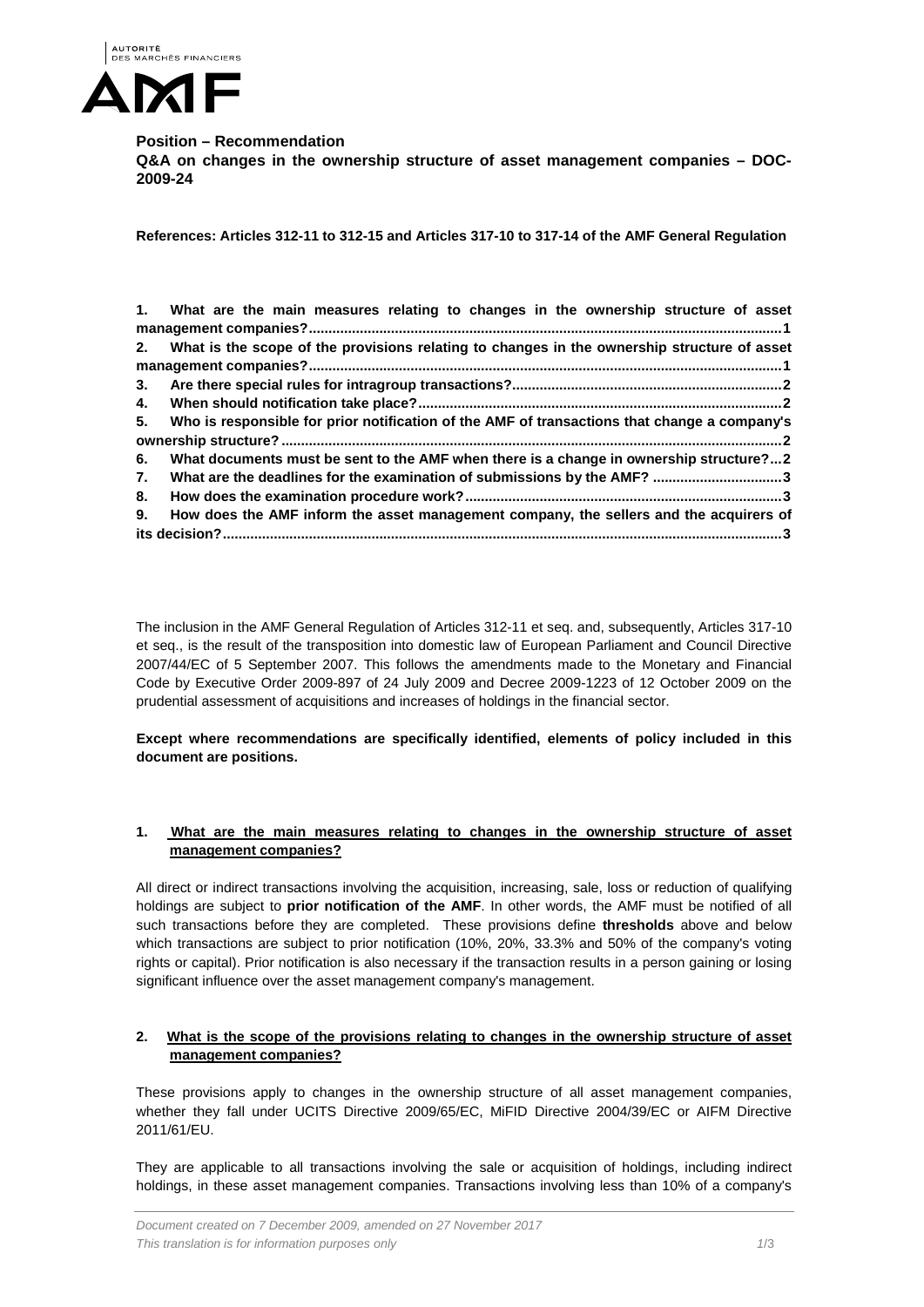

voting rights do not require notification of the AMF, however, unless they entail the crossing of the thresholds of 10%, 20%, 33.3% or 50% of the asset management company's voting rights or capital, or they result in a person gaining or losing significant influence over the asset management company's management.

Notification is also required for the acquisition, increasing, sale or reduction of holdings resulting in the crossing of the threshold of 50% of the asset management company's capital.

# <span id="page-1-0"></span>**3. Are there special rules for intragroup transactions?**

Yes. The AMF only needs to be informed of transactions completed between companies placed under the effective control of the same company by equity ownership ties. However, if these intragroup transactions result in the transferring of effective management control, or the holding of all or part of the company's voting rights by one or more people not governed by the laws of a state that is party to the European Economic Area agreement, prior notification is required.

# <span id="page-1-1"></span>**4. When should notification take place?**

Notification should take place before completing any transaction that allows a person acting alone or in concert with other people to directly or indirectly acquire, increase, reduce or sell a holding in an asset management company above or below the abovementioned thresholds. In practical terms, notification of the proposal must be given as soon as the decision is made to complete the transaction. If a threshold is crossed involuntarily, the AMF must be notified as soon as the company in question becomes aware that the threshold has been crossed.

# <span id="page-1-2"></span>**5. Who is responsible for prior notification of the AMF of transactions that change a company's ownership structure?**

## **Recommendation**

To facilitate and speed up exchanges of information with its departments, **the AMF recommends the centralisation and transmitting of all the relevant documents, whether they relate** to an acquisition or increase of a holding and/or the sale or reduction of a holding, **by the asset management company affected by the change in ownership structure**.

Proposed sellers and acquirers may, of course, directly send the documents regarding them to the AMF, by using the standard forms available on the AMF's website [\(http://www.amf-france.org/\)](http://www.amf-france.org/).

## <span id="page-1-3"></span>**6. What documents must be sent to the AMF when there is a change in ownership structure?**

- Asset management companies must **make sure that they make complete submissions** to the AMF, as it can only start to examine notifications under optimum conditions once all the documents have been collected.

A complete submission, to be sent by the asset management company to the AMF by post, includes at least:

- the declaration(s) of the seller(s) in free format specifying the terms of sales and the identity of the new shareholders;
- two original copies of the submission summary form (appendix 4 to instruction 2008-03), and two original copies of form C1;
- two copies of a declaration for each provider of capital, accompanied by supporting documents and the letter to be sent to the Chairman of the AMF (appendices 2.1 and 2.2 to instruction 2008- 03);